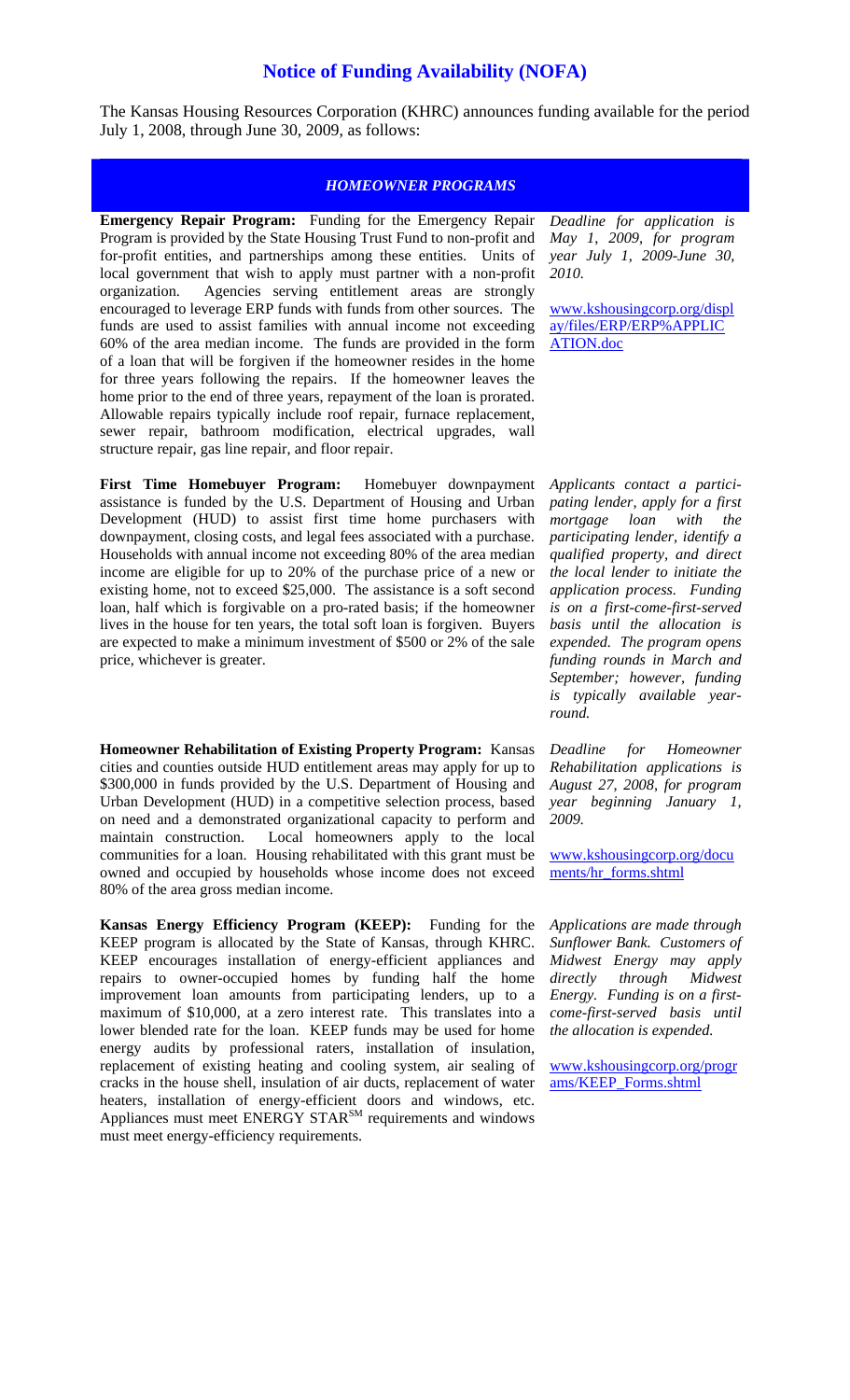## *RENTAL PROGRAMS*

**HOME Rental Development:** Funding is provided by the U.S. Department of Housing and Urban Development (HUD) for Community Housing Development Organizations (CHDOs) for HOME Rental Development. A CHDO is a non-profit, communitybased service organization that has staff with the capacity to develop affordable housing for the community it serves. The certification process is outlined in written form and is available upon request. At least 90% of the units developed must be set aside for residents who earn no more than 60% of the area median gross income; and in developments with five or more units, at least 20% of the units must be set aside for residents who earn no more than 50% of the area median gross income. Gross rents may not exceed the published HOME rent limits.

**Housing Tax Credit:** Federal tax credits are allocated to states annually to be awarded on a competitive basis to rental housing developers. The developers sell the tax credits to syndicators, who invest 70%-80% of the funding needed to develop the properties. Households earning no more than 60% of the area median gross income are eligible for housing in these developments.

*Deadlines for CHDO applications are on the first Friday in February 2009, and allocations are expected to be announced in mid-May 2009.*

[www.kshousingcorp.org/docu](http://www.kshousingcorp.org/documents/chdo_forms.shtml) [ments/chdo\\_forms.shtml](http://www.kshousingcorp.org/documents/chdo_forms.shtml)

*Deadlines for Housing Tax Credit applications are on the first Friday in February and in August each year.*

www.kshousingcorp.org/docu ments/htc\_forms.shtm[l](http://www.kshousingcorp.org/documents/htc_forms.shtml)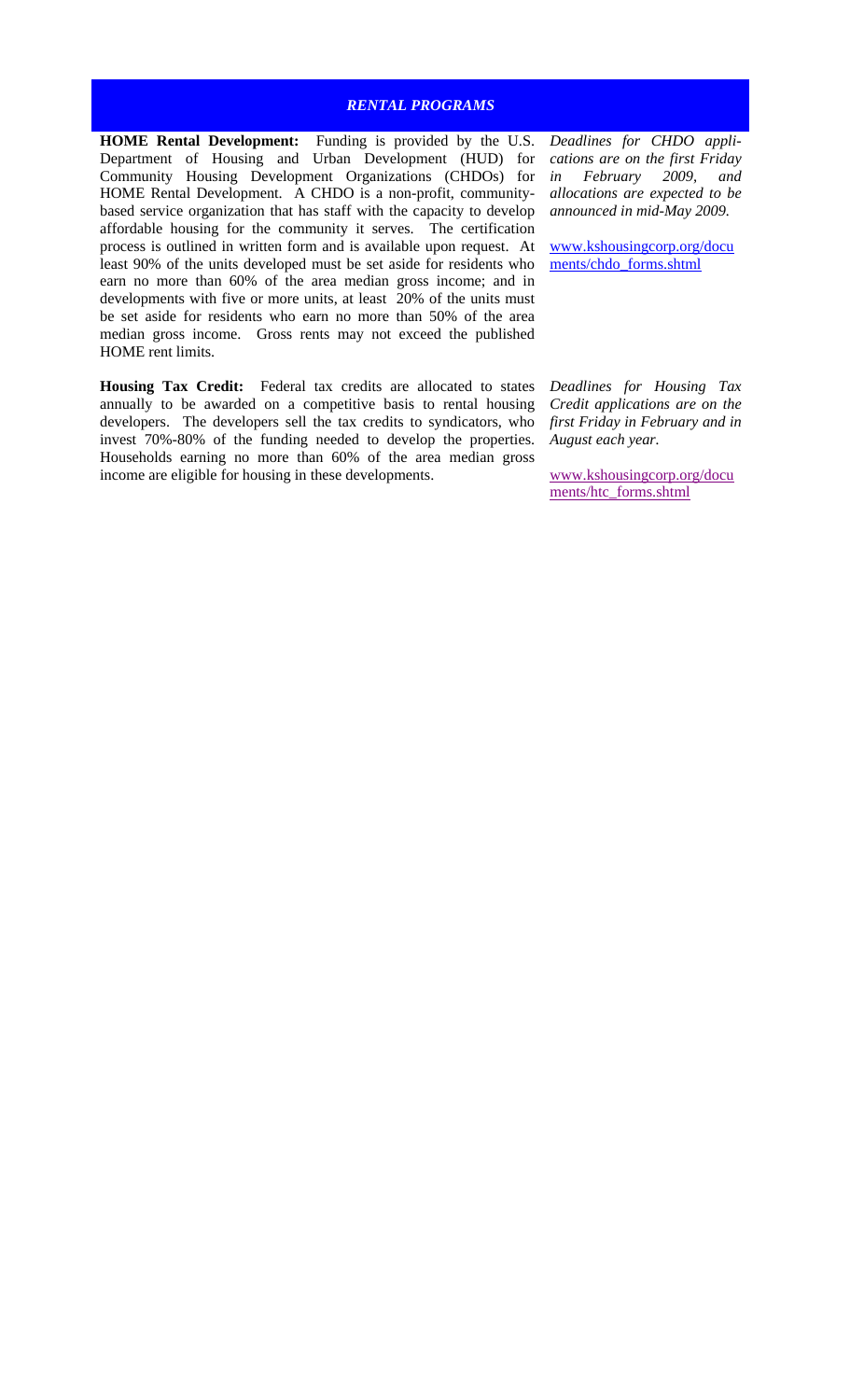## *GENERAL PROGRAMS*

**Community Services Block Grant (CSBG):** Funding to assist eligible Community Action Agencies (CAAs), as defined in the federal CSBG Act, is provided by the U.S. Department of Health and Human Services. Ninety percent of the state's funding is awarded non-competitively to the state's CAAs.

Five percent of the CSBG funding is available on a competitive basis to not-for-profit agencies whose primary purpose is to alleviate the causes and effects of poverty in Kansas. Projects which are related directly to the purposes of CSBG, will produce measurable outcomes in one or more of the six national goals, and will fill a documented need are encouraged. Construction and the improvement of property are not allowable expenditures.

**Emergency Shelter Grant Program (ESG):** Funding for ESG is provided by the U.S. Department of Housing and Urban Development (HUD) through KHRC. Awards are made to local units of government to assist homeless families and individuals through local agencies. The ESG funds may be used by local providers to rehabilitate emergency homeless shelters, pay operational costs for shelters, provide essential services to homeless people, conduct homeless prevention activities, and pay limited administrative costs.

**Housing Development Grant Program:** Funding for the Housing Development Grant Program is provided through \$4 million annual funding by the State of Kansas, through KHRC. Part of the Rural Housing Incentive District Act, the program will award grants to cities and counties to construct or rehabilitate infrastructure necessary to construct new residential dwellings and the actual construction of the residential dwellings, if construction is completed by a city housing authority. From July 1, 2008, through June 30, 2010, awards will be limited to cities and counties in the Presidentially-declared disaster areas. After July 1, 2010, cities or counties with a population of less than 60,000 population may apply. Matching funds are required, as follows: at least 10% for infrastructure projects and at least 50% for other projects.

**Kansas Accessibility Modification Program (KAMP):** Funding for KAMP is provided by the State Housing Trust Fund to non-profit and for-profit entities, and partnerships among these entities. Units of local government that wish to apply must partner with a non-profit organization. Agencies serving entitlement areas are strongly encouraged to leverage KAMP funds with funds from other sources. The funds are used to assist renters or homeowners with incomes at or below 80% of the area median income with modifications to make their primary residence accessible. Assistance will be in the form of a one-time use grant. Housing must be modified to local code and KHRC architectural standards. Typical modifications include installing bathroom grab bars, roll-in showers or raised toilet fixtures, constructing wheelchair ramps, widening doorways, installing entry way floor areas, and adding handrails.

**State Housing Trust Fund:** The State Housing Trust Fund is used for the purposes of housing programs and services including, but not limited to, the provision of financial programs for the repair, rehabilitation and improvement of existing residential housing, accessibility modifications, rental subsidies, the provision of housing services and assistance to persons having low or moderate income and disabled persons and costs and expenditures incurred in implementing the Kansas manufactured housing act.

*Deadline for application for CSBG non-competitive grants is about March 1, 2009, for program year April 2009 through March 2010.*

*Deadline for applications for CSBG discretionary funding are typically early October and early May.*

[www.kshousingcorp.org/docu](http://www.kshousingcorp.org/documents/csbg_forms.shtml) [ments/csbg\\_forms.shtml](http://www.kshousingcorp.org/documents/csbg_forms.shtml) 

[www.nascsp.org/documents/N](http://www.nascsp.org/documents/NPI_Revised_Guide_Sept_05.pdf) [PI\\_Revised\\_Guide\\_Sept\\_05.p](http://www.nascsp.org/documents/NPI_Revised_Guide_Sept_05.pdf) [df](http://www.nascsp.org/documents/NPI_Revised_Guide_Sept_05.pdf)

*Deadline for application is about mid-February 2009, for program year July 1, 2009- June 30, 2010.*

[www.kshousingcorp.org/docu](http://www.kshousingcorp.org/documents/esg_forms.shtml) [ments/esg\\_forms.shtml](http://www.kshousingcorp.org/documents/esg_forms.shtml)

*Deadline for Housing Development Grant applications is mid-May, 2009, for program year beginning July 1, 2009.*

[www.kshousingcorp.org/displa](http://www.kshousingcorp.org/display/files/HOME/HDGP_Final_Rule_05_15.pdf) [y/files/HOME/HDGP\\_Final\\_R](http://www.kshousingcorp.org/display/files/HOME/HDGP_Final_Rule_05_15.pdf) [ule\\_05\\_15.pdf](http://www.kshousingcorp.org/display/files/HOME/HDGP_Final_Rule_05_15.pdf) 

*Deadline for application is May 1, 2009, for program year July 1, 2009-June 30, 2010.*

[www.kshousingcorp.org/displa](http://www.kshousingcorp.org/display/files/KAMP/KAMP APPLICATION.doc) [y/files/KAMP/KAMP%20APP](http://www.kshousingcorp.org/display/files/KAMP/KAMP APPLICATION.doc) [LICATION.doc](http://www.kshousingcorp.org/display/files/KAMP/KAMP APPLICATION.doc) 

*Applications may be made in conjunction with other KHRC grant applications, on their deadlines. Applications may also be made for emergency uses, as needed. For information on emergency applications, contact Ryan Vincent at (785) 291-3441 or [rvincent@kshousingcorp.org](mailto:rvincent@kshousingcorp.org).*